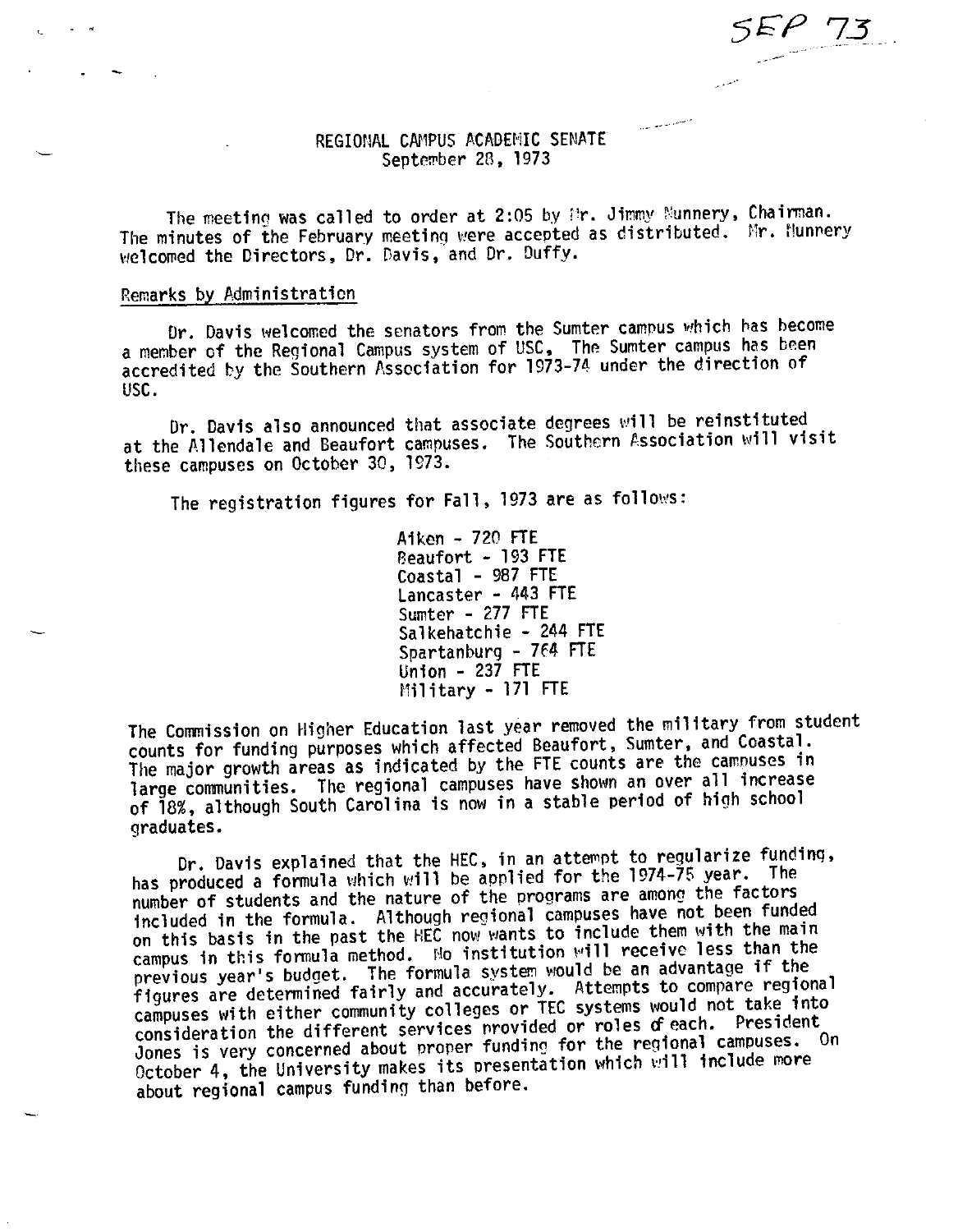## Regional Campus Academic Senate - 9-28-73

Dr. Duffy commented on the USC Faculty-Manual and the supplement sheets<br>for regional campuses, copies of which were distributed to the senators from each campus. It was suggested that each delegation take the manual and supplement sheets to their respective campuses and offer any suggestions for changes or corrections at the November Senate meeting.

Dr. Duffy commended the work of the By-laws Committee. He announced that Dr. Brasington will be sending out the regional camous director in the near future. He also advised the Senate of the USC oolicy change, effective Fall, 1973, allowing faculty to take courses for \$10.00.

Dr. Brasington reported that the results are in from the Institutional Goals Inventory questionnaire distributed in Spring, 1973. Directors will select representatives from their campuses to attend either of two workshops on the institution-1 goals. The workshops will be held October 5-6 and October 12-13. The goals of the regional campus faculty tend to be much the same as those of the main campus undergraduate faculty..

## Committee Reports

## Committee on Courses and Curricula

The Committee on Courses and Curricula discussed the procedure for approval of new courses for the regional campuses and recommended that approval be sought in the former manner of submitting the courses to the appropriate de-<br>partments at main campus. The Committee moved that the regional campus office request joirt departmental meetings with the main campus faculties. The motion passed, and Dr. Davis announced that plans are already underway to implement these meetings.

## Library

The Library Committee discussed the allocation of funds on each campus. Committee members are to report at the November meeting on allocation procedures on each campus as well as the amount of learning/lounging space provided in each library. The Committee report was accepted.

## Welfare

The Melfare Committee discussed policies regarding faculty on each campus and presented thr following motions:

- 1) That the Senate obtain information from. the Directors regarding criteria for promotions and that this information be given to the Welfare Committee no later than November 30, 1973. The motion passed.
- 2) That the Senate obtain information from the Directors regardin9 criteria and policy for hiring new faculty and that this information be given to the Welfare Committee no later than November 30, 1973. The motion passed.
- 3) That the Senate obtain information from the Directors regarding the establishment of faculty office hours and that this information be given to the Welfare Committee no later than November 30, 1973.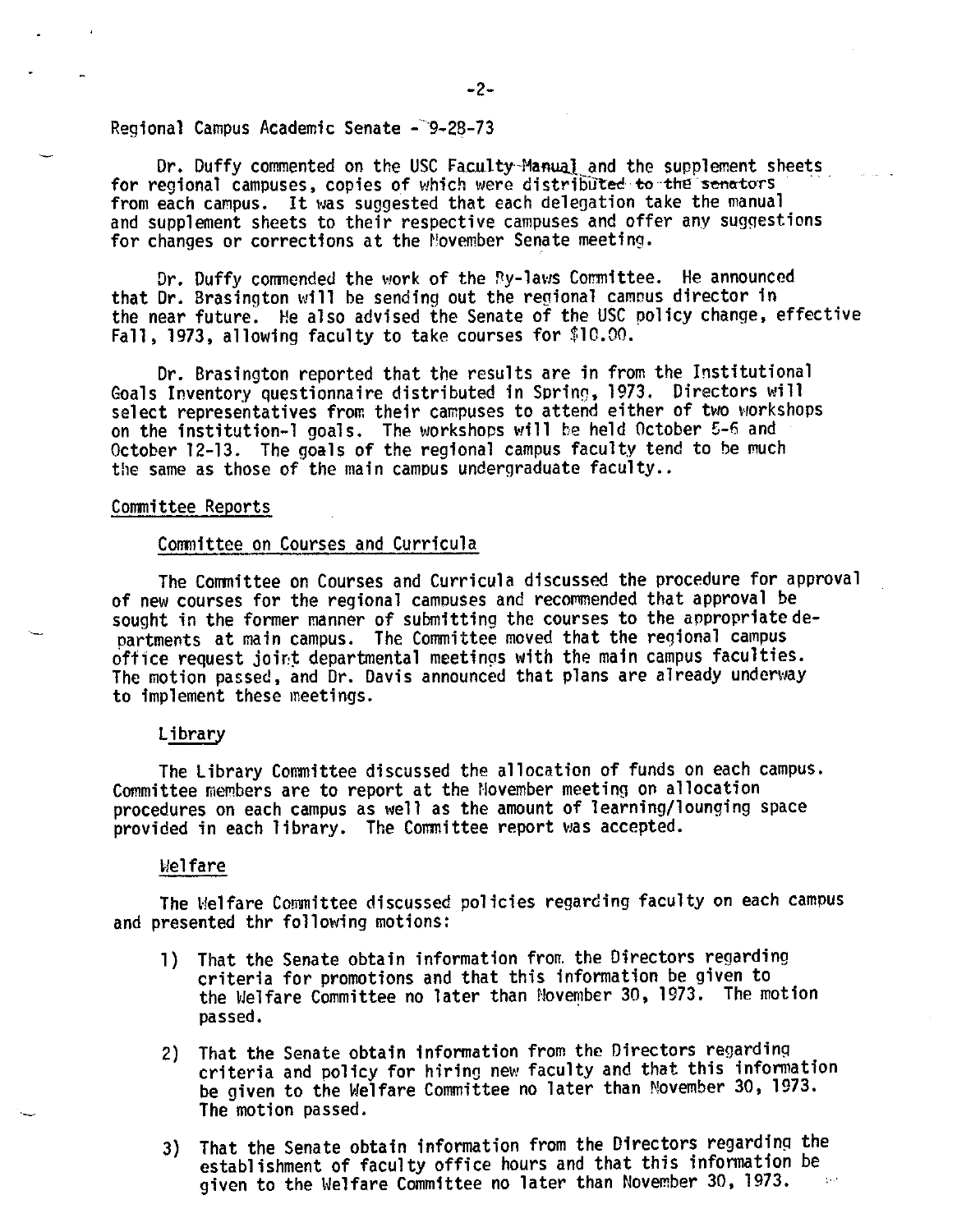Regional Campus Academic Senate - 9-28-73

The motion passed.

4) That the Senate approve giving the responsibility of final decision for selection of texts to the individual faculty member after due consultation with his respective departments on main campus.

The motion was amended to add to the last sentence the phrase ''and his director.''

Dr. Conway Henderson moved to table the motion and Mr. Churchill Curtis seconded. The motion to table passed.

5) That the Senate approve extending to faculty the option of receiving their 9-month salary in 12 payments. Dr. Davis and Dr. Duffy both pointed out in discussion that this option had been investigated previously and had been determined to be administratively impossible.<br>The motion passed on a vote of 20 to 10. Dr. Duffy recommended use of the Credit Union for those desiring the 12 month payment plan.

The faculty manuals and supplements were distributed. Mr. Nunnery suggested that each delegation take the copies made available back to each campus and make appropriate recommendations regarding the manual and supplement at the next Senate meeting to allow ample time for the various faculties to study the two documents. He thanked Dr. Brasington, Dr. Duffy, and all those who helped in the preparation of the manual and supplement.

## Special Orders

Mr. John Samaris, Chairman of the By-laws Committee presented the prooosal for the by-laws.

The following ammendments were made to the proposal:

- 1) Standing Rules That Rules VI, VII, and VIII be corrected to number in proper sequence V, VI, and VII
- 2) Rule  $V$  That the second sentence be changed to read as follows: "While in Executive Session only elected members of the Senate may be present."
- 3) Rule VI, Section 1 That the section be changed to read "The Senate may, by majority vote, permit any person not a member of the Regional Campus Faculty Senate to address the Senate during part or all of any Senate meeting."

It was moved to accept the by-laws as ammended, and the motion passed.

Dr. Duffy was requested to report to the Senate whether any follow-up actions have been taken regarding the information in the Randy Clark report concerning faculty salaries. He was also requested by the Senate to report on the Provost's Survey Report at the next Senate meeting.

-3-